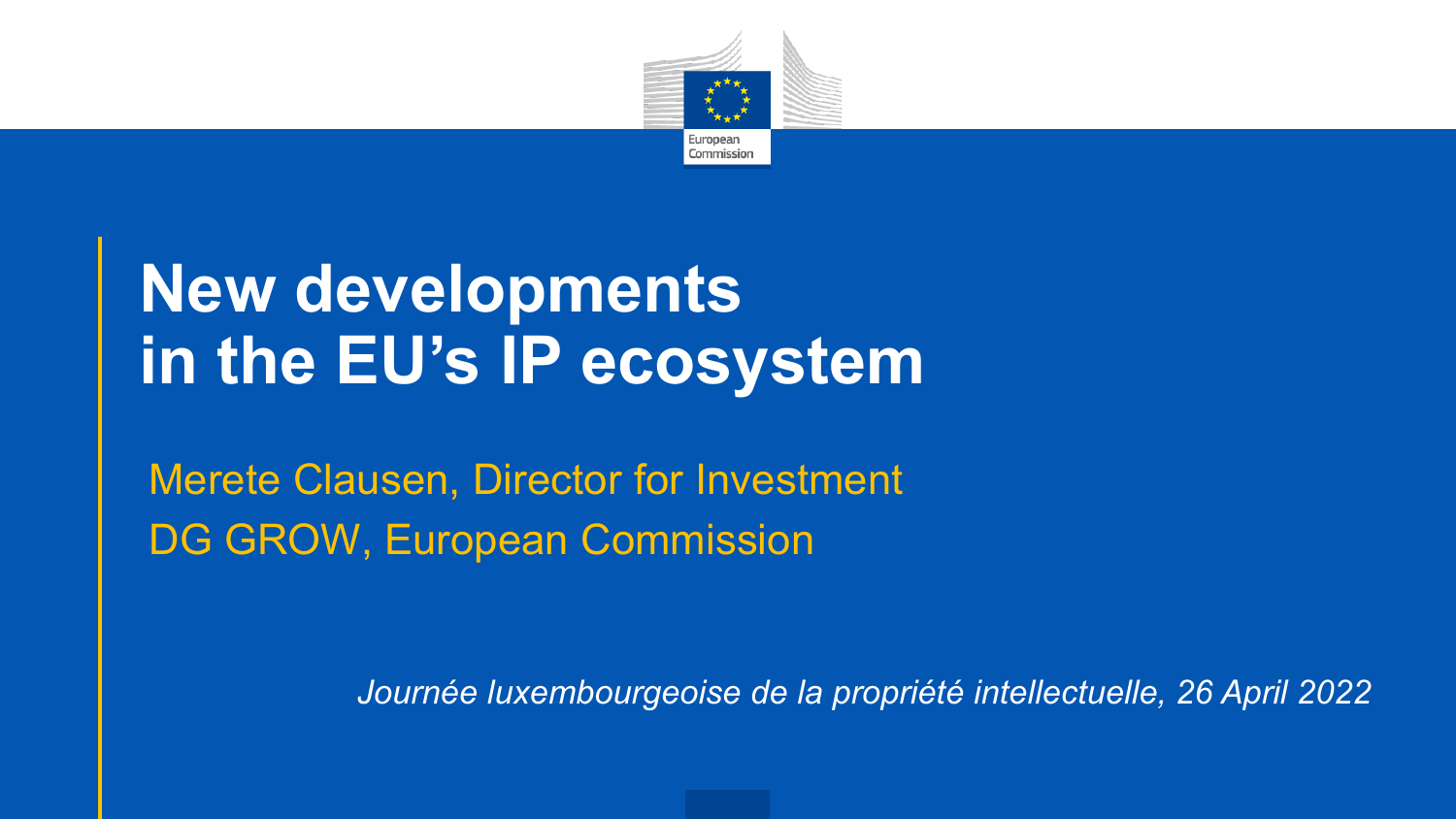

# World IP Rights Day 2022 *The Commission, too, pays special tribute to this day!*

'Intellectual Property and Youth: Innovating for a Better Future'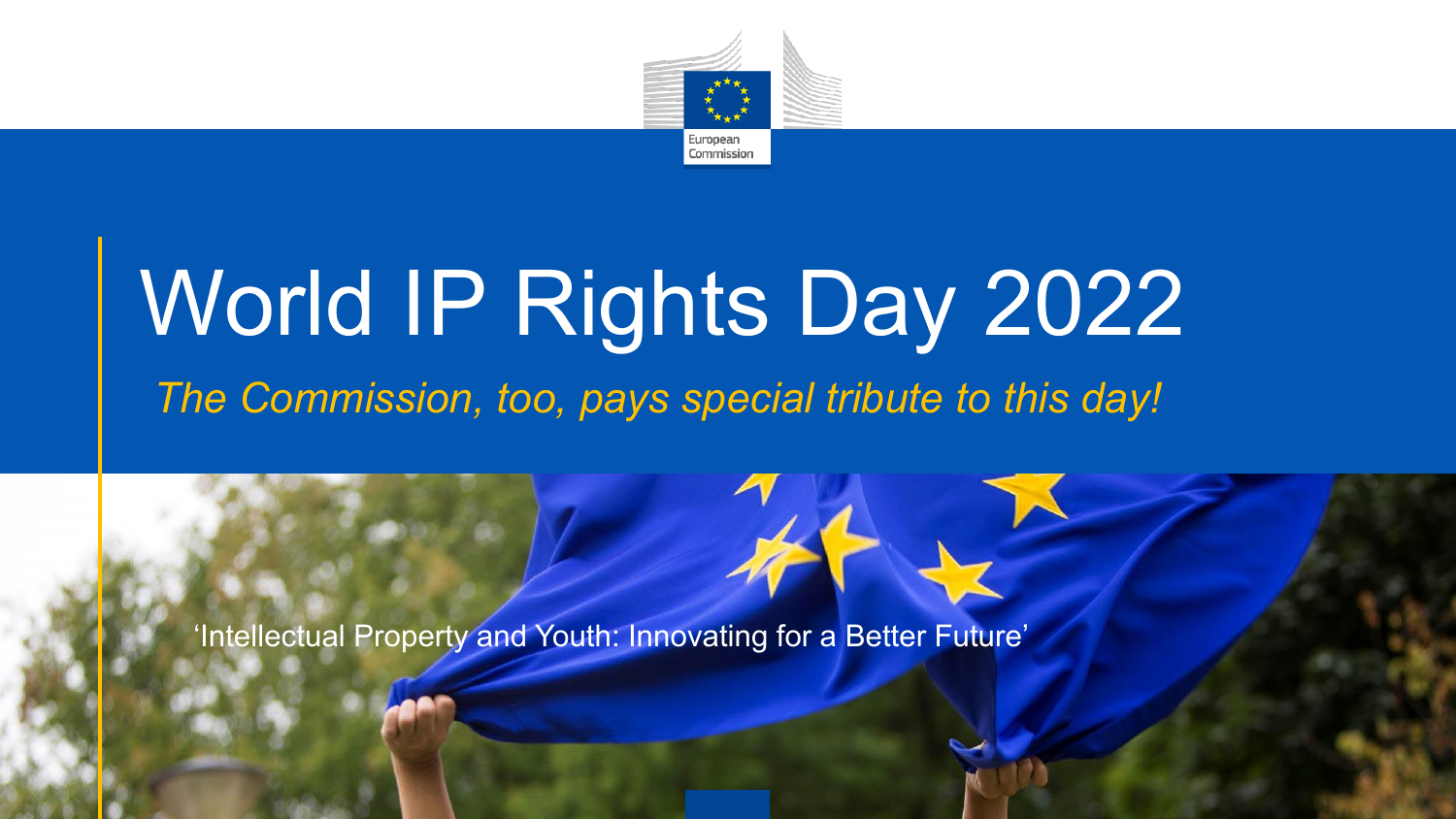# Our World IP Day Programme

- *Focus on youth and innovation*

• Blog post by Commissioner Thierry Breton:

*[Blog | European Commission \(europa.eu\)](https://ec.europa.eu/commission/commissioners/2019-2024/breton/blog_en?msclkid=ebe06aedc47c11eca56a9a1b92f81d5c)*

• Press release on DG GROW's website with useful information on available IP support and a Quiz

*[Internal Market, Industry, Entrepreneurship and SMEs | European Commission](https://ec.europa.eu/info/departments/internal-market-industry-entrepreneurship-and-smes_en?msclkid=374a348cc48111ecb96d3c3d8c28ac1c#latest) (europa.eu)*

• Video interviews with 6 young entrepreneurs from Europe

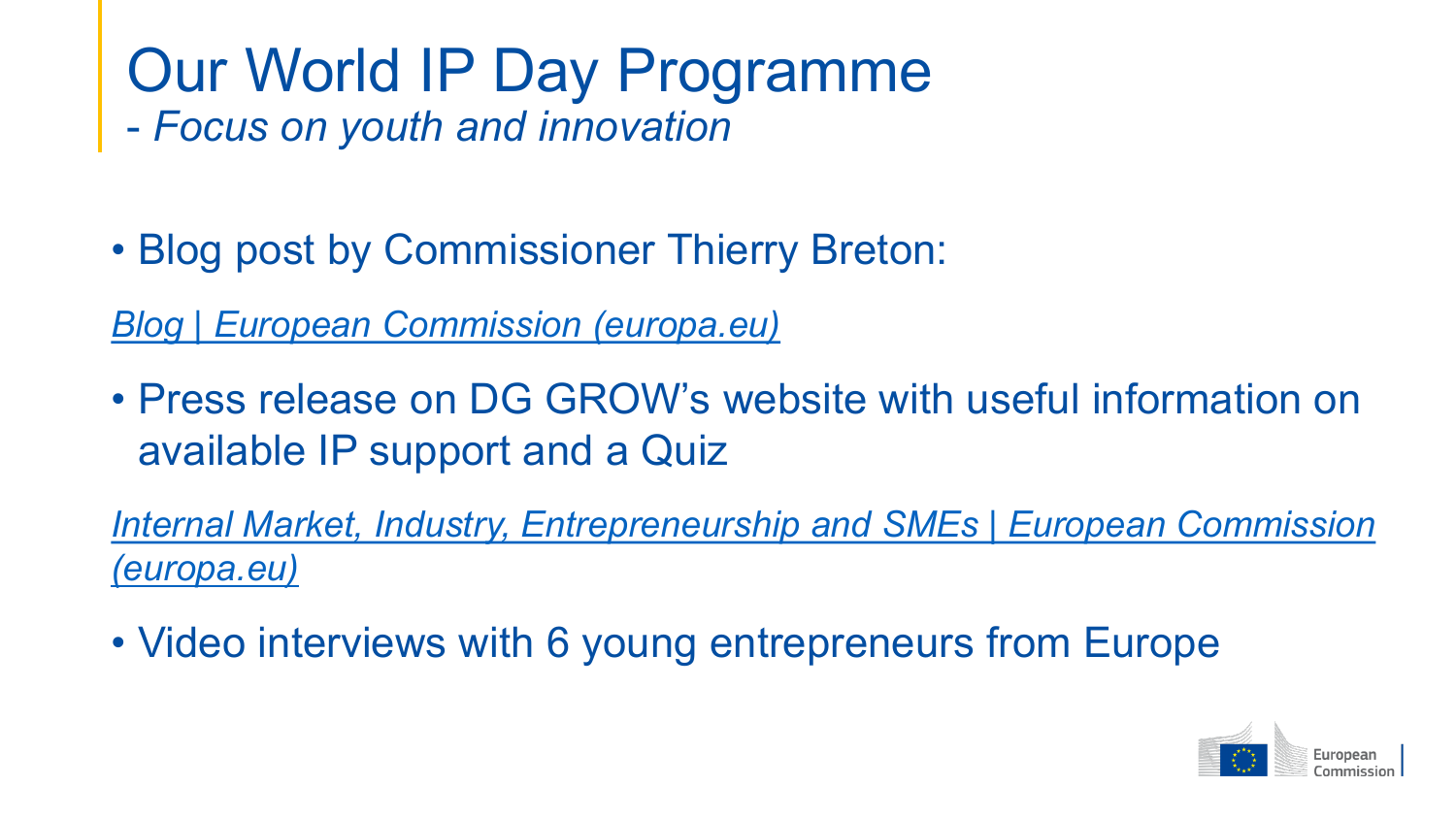### [The Commission's](https://eur-lex.europa.eu/legal-content/EN/ALL/?uri=CELEX:52020DC0760) IP Action Plan (November 2020)

- A strategic tool to address key challenges



• Better enforcement and cooperation

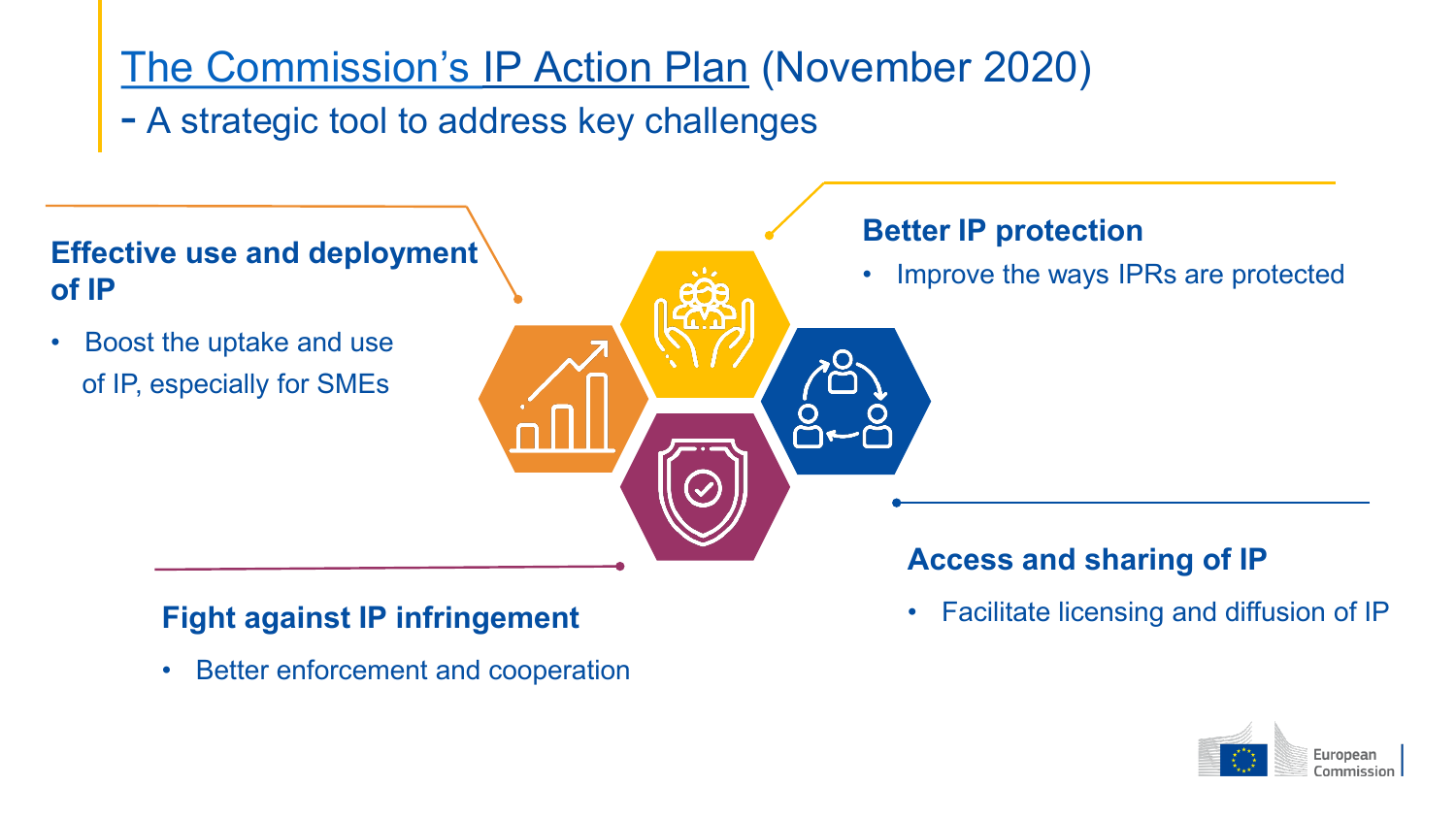# Zooming in on:

*Creating a safer online environment:*

• **Digital Services Act** – political agreement of the EU institutions on 23 April '22

*Fighting infringements of Intellectual Property Rights*:

- **EU Toolbox against Counterfeiting** – upcoming High-Level Roundtables
- **United Patent Court Agreement** – provisional application period started January '22

*New legislative initiatives:*

- **Regulation for CI GI\* protection** – proposal
- **Designs reform**
- **Patents package:**
- 1. Supplementary Protection Certificates (SPCs)
- 2. Standard Essential Patents (SEPs)
- 3. Compulsory licensing

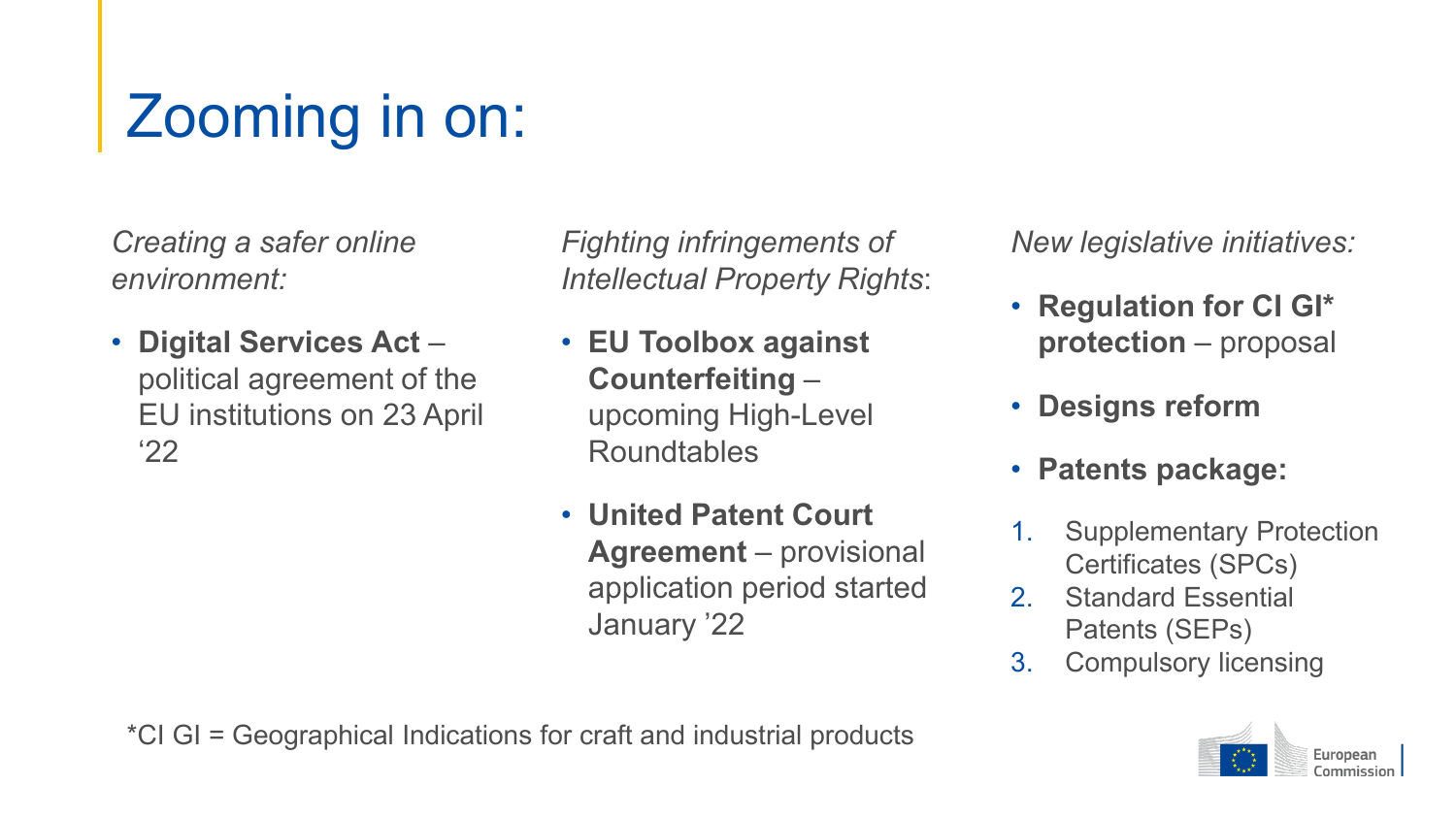## But first a word about … SMEs:

#### **SME IP Fund:**

- Cooperation with EUIPO
- Financial support to EU-based SMEs
- Helping SMEs in post-COVID recovery and green and digital transition

#### **Access to finance:**

- InvestEU budgetary guarantee
- IP-valuation
- Develop expertise of financial institutions in risk assessment of innovative companies
- InvestEU Advisory Hub

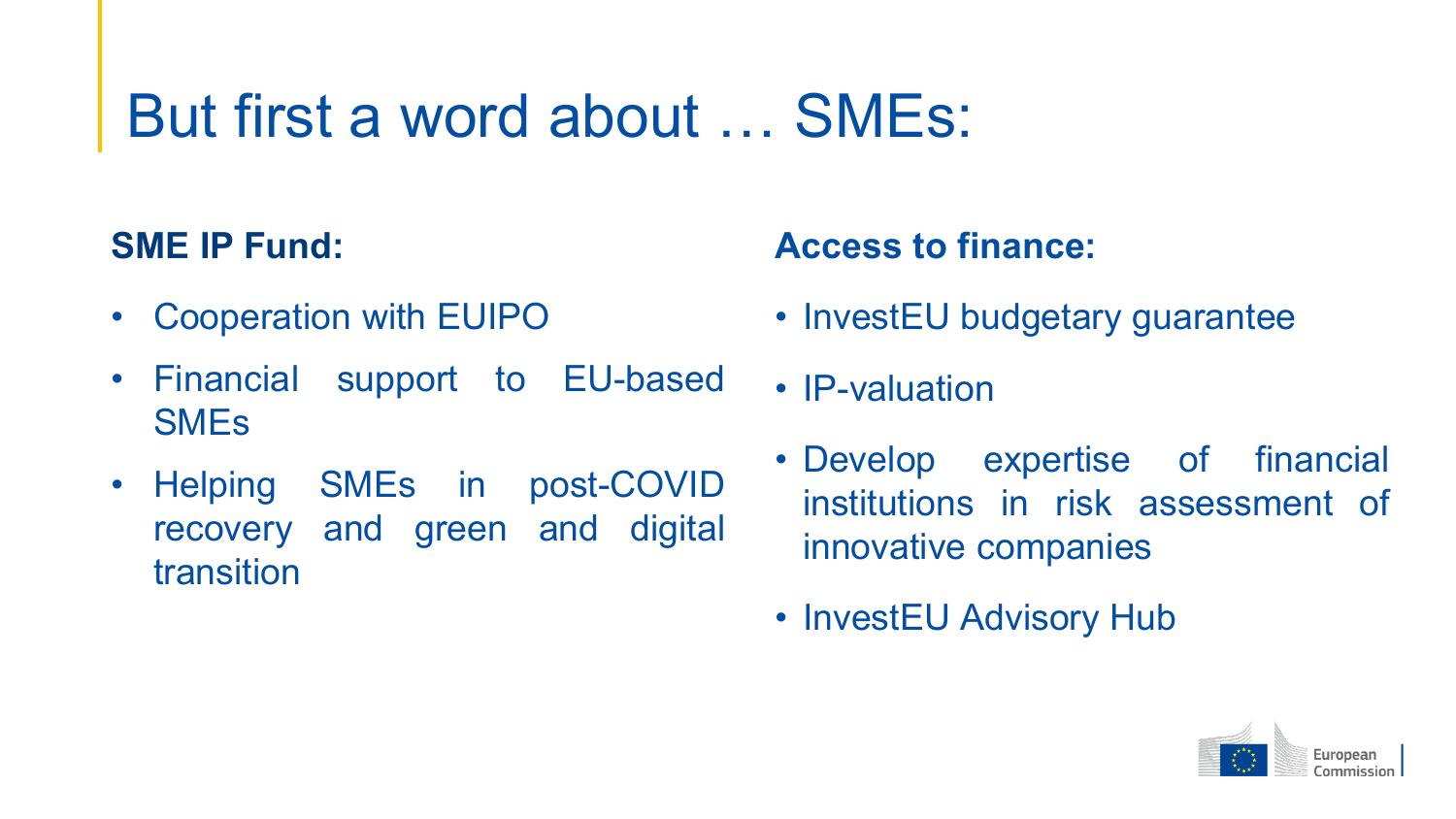#### The IP Action Plan - SMEs



- Provide financial support for SMEs to manage by reimbursing some of their costs
- Strategic IP advice for SMEs in "Horizon Europe" and beyond
- Improved IP information European IP Information Centre, IP Helpdesks
- IP as an asset to facilitate access to finance

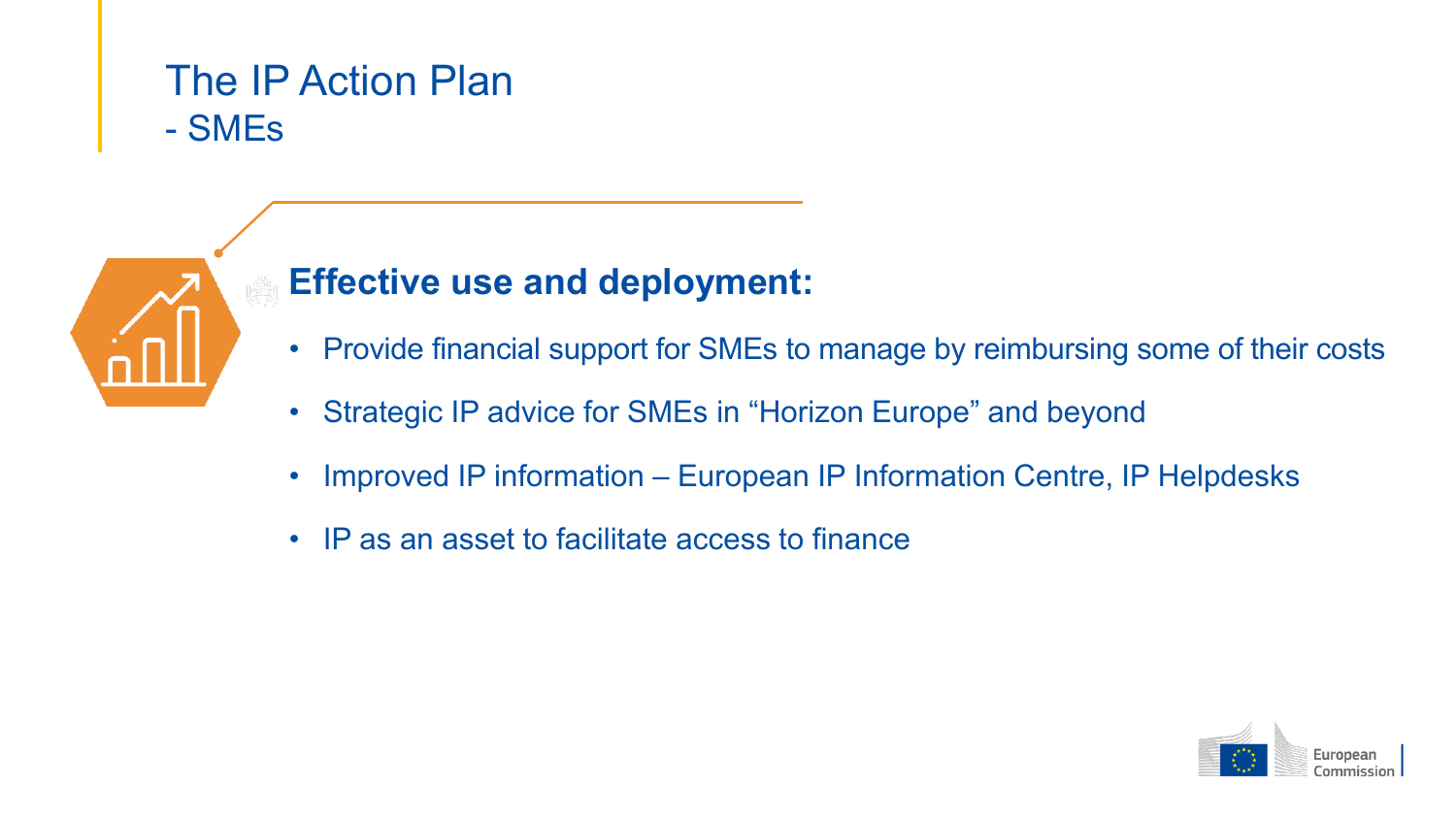#### SME IP Fund

**Results of the first year (2021)**:

- 28 065 services to the benefit of 12 989 SMEs from all 27 Member States
- 80% were micro companies
- 75% of the beneficiaries registered their first IPR

**Recently extended by 3 years!**

**<https://ipil.lu/fr/fonds-pme/>** SME Fund - [EUTM \(europa.eu\)](https://euipo.europa.eu/ohimportal/en/online-services/sme-fund?cmvsource=ipo-lu-web)

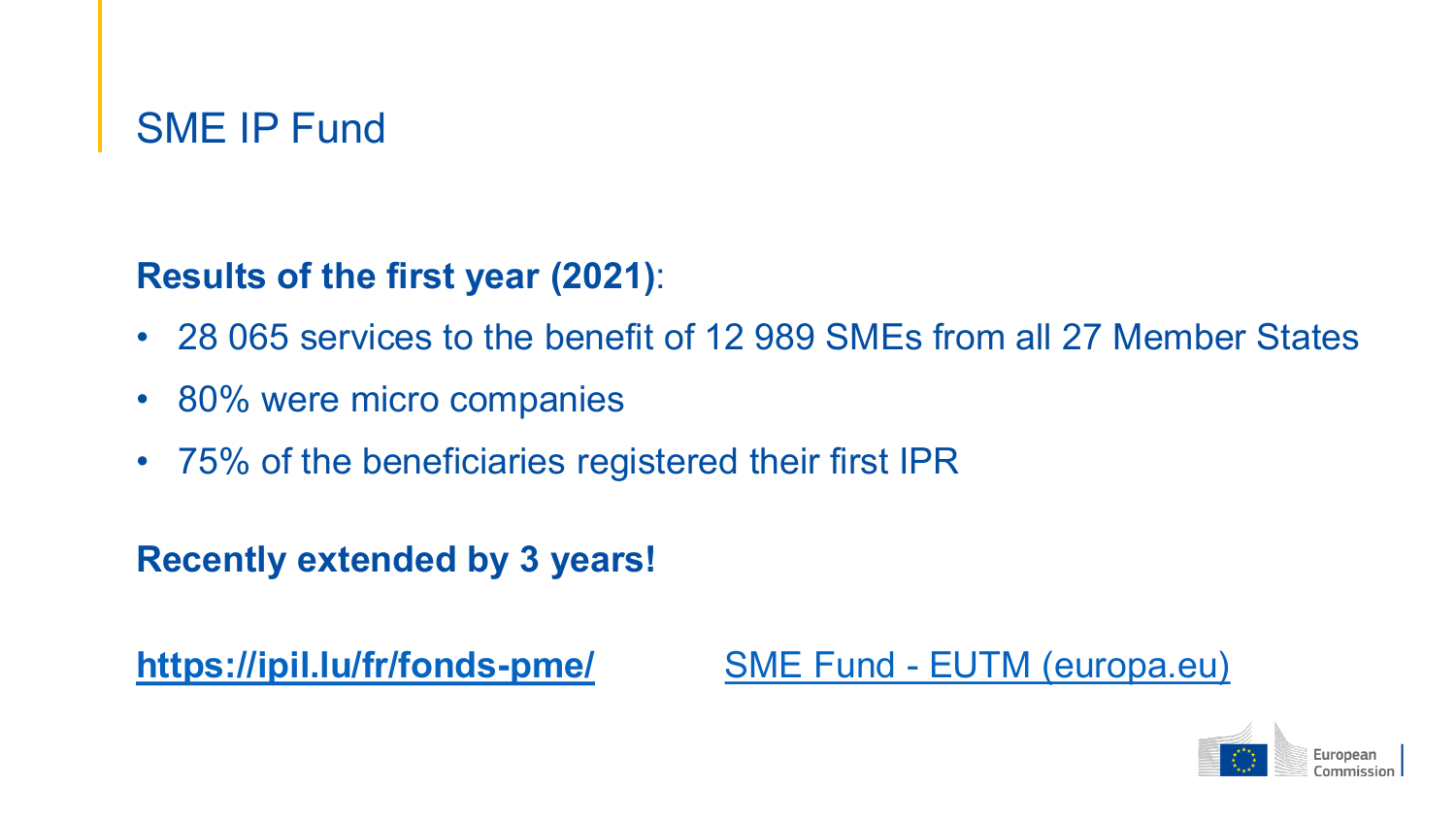#### Services offered by the SME Fund

#### **2nd generation SME IP Fund (2022-24)**: budget of €47 M - reimbursing:

- 90% of the MS fees for IP Scan services
- 75% of the official fees for EU and national trade mark and design registration
- 50% of the World Intellectual Property Organization fees for international trade mark and design protection
- 50% of the fees for the registration of national patents

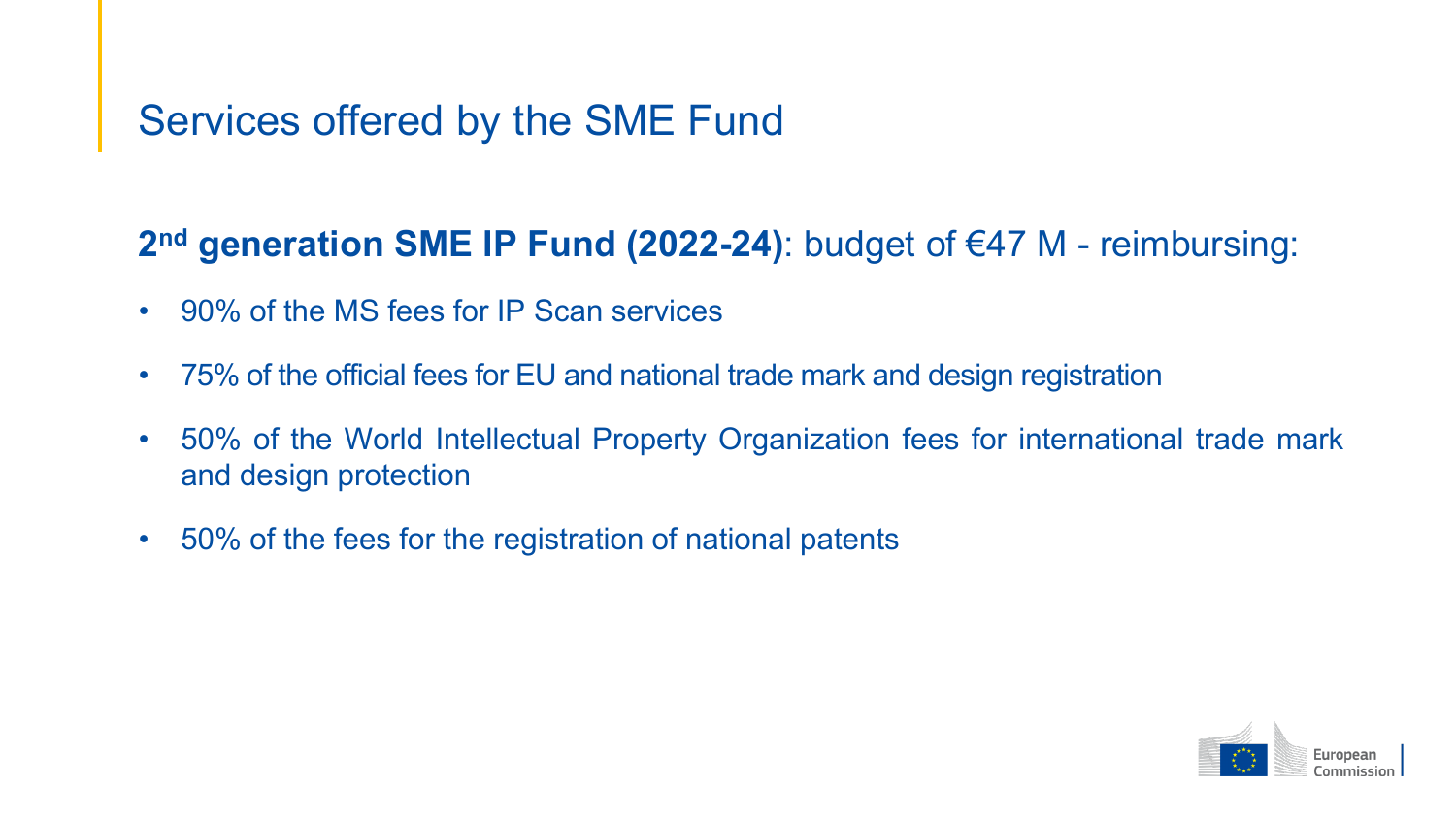## Digital Services Act: political agreement 23/4-2022

**For citizens:** Less exposure to illegal content



000

the company of the company of the company

 $\label{eq:2.1} \mathbf{a}^{\prime} = \mathbf{a}^{\prime} - \mathbf{a}^{\prime} = \mathbf{a}^{\prime} - \mathbf{a}^{\prime} = \mathbf{a}^{\prime} - \mathbf{a}^{\prime} = \mathbf{a}^{\prime} = \mathbf{a}^{\prime}$ 

**For business users:** Level-playing field against providers of illegal content For a safe, predictable and trusted online environment

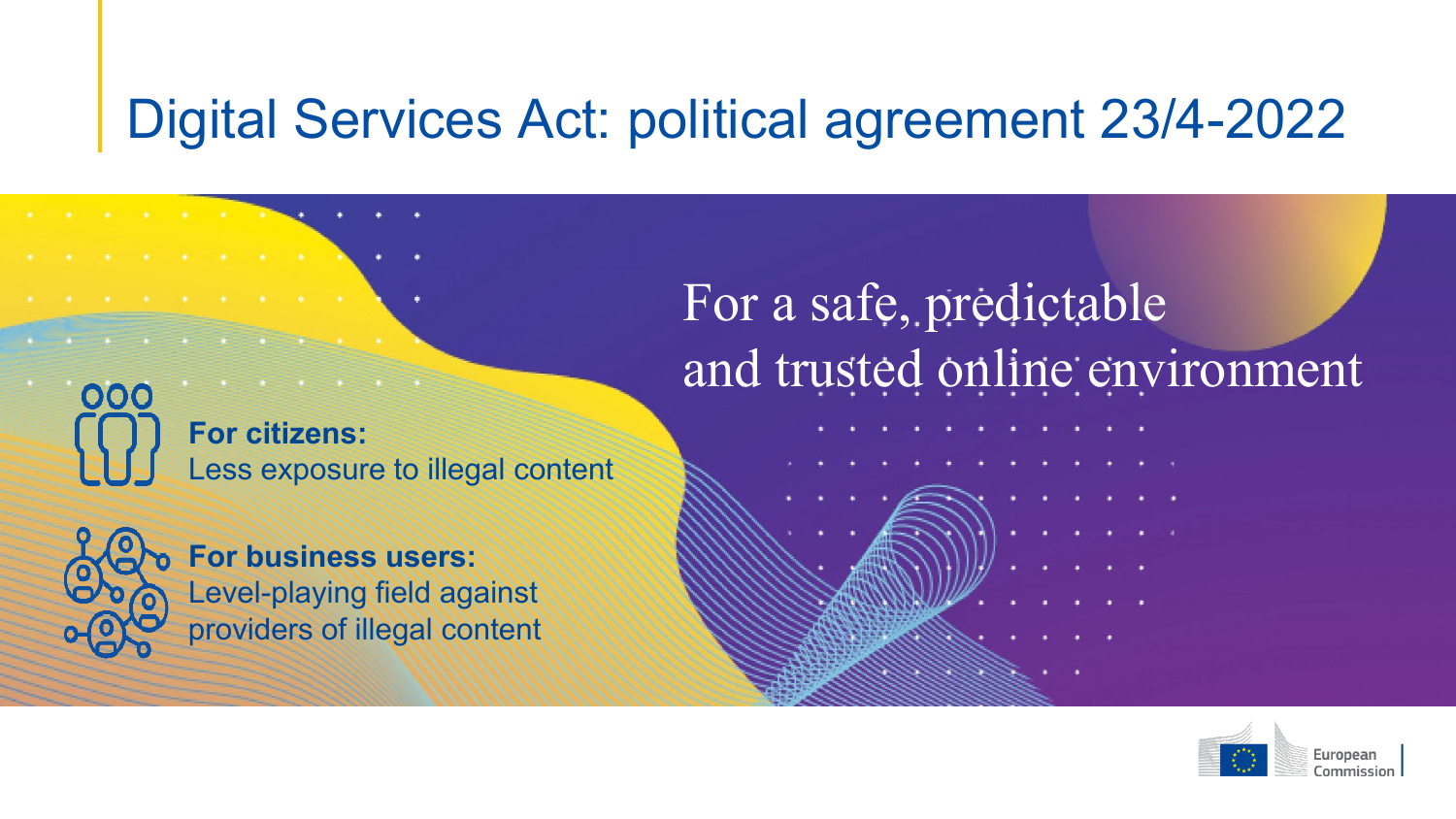## Digital Services Act: Improved IP Protection

- **measures to counter illegal goods, services or content online**, such as a mechanism for users to flag such content and for platforms to cooperate with "trusted flaggers"
- 
- **new obligations on traceability of business users** in online marketplaces, to help identify sellers of illegal goods.
- **dU,**
- **obligations for very large platforms** to prevent the misuse of their systems

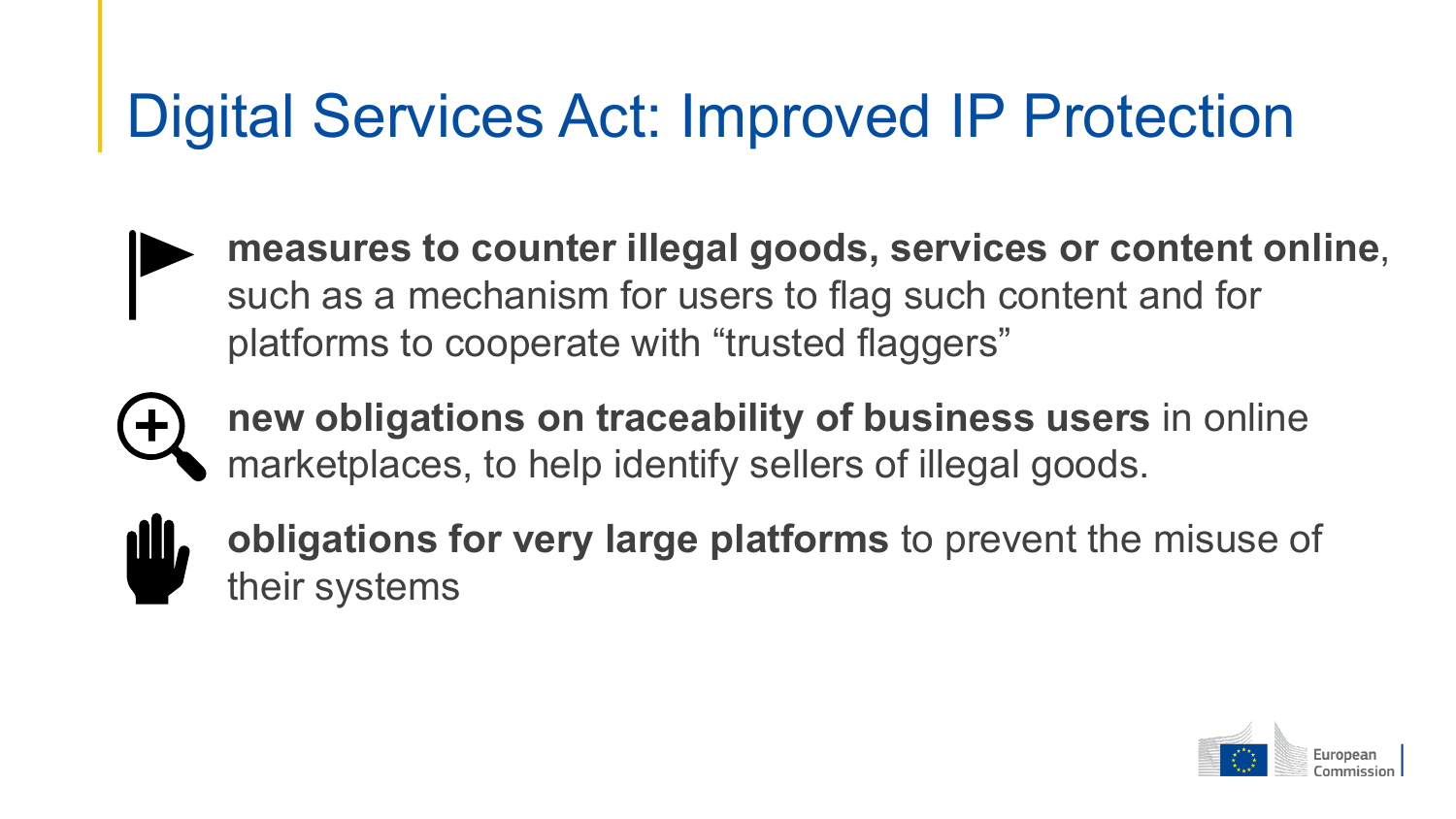#### The IP Action Plan - Fight against IP infringement

- **EU Toolbox against counterfeiting:**
- **Goals**:
- Clearer roles, actions & measures, better cooperation
- Easier information sharing
- Promote innovation, development and use of adequate tools & new technologies for effective action against counterfeiting

#### **Key players:**

- IP right holders: all sizes, all ecosystems
- Online offline intermediaries, e.g.:  $\mathbb{F}^6$   $\mathbb{F}$   $\mathbb{F}^6$   $\mathbb{F}$   $\mathbb{F}^6$
- Public authorities, in particular law enforcement authorities

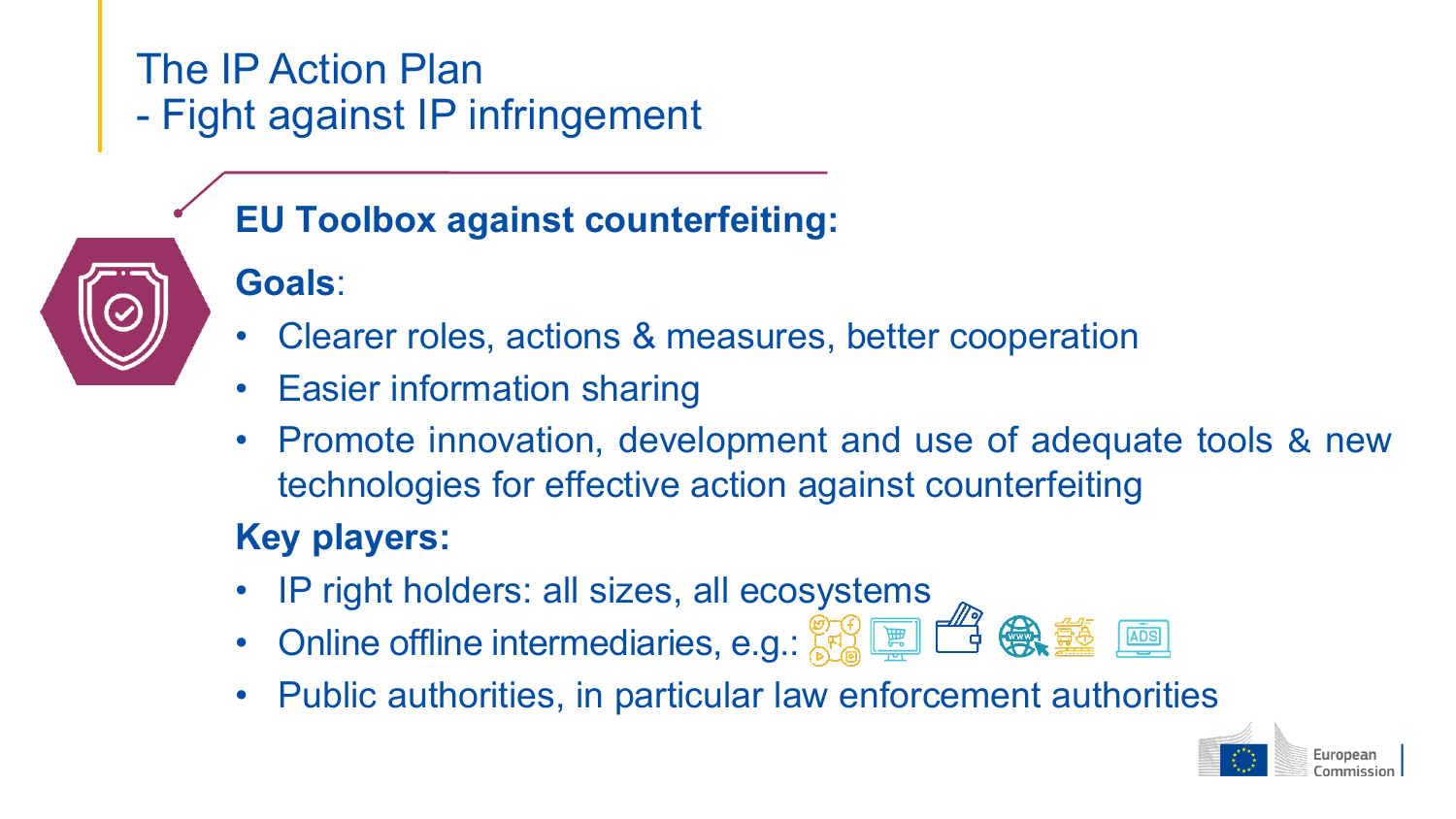#### The EU Toolbox against counterfeiting: possible concrete tools



#### **Scope: Online and offline counterfeiting**

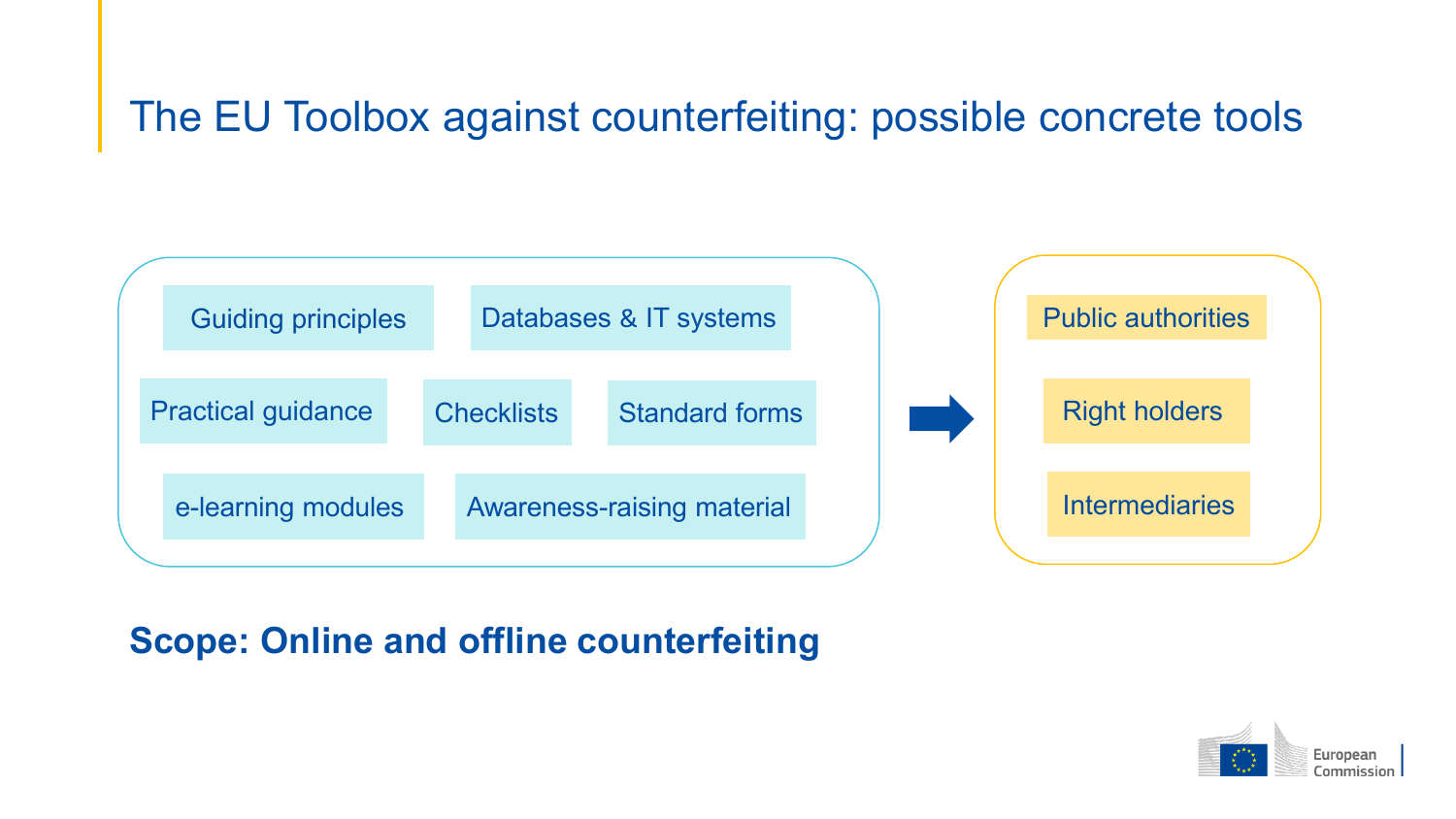#### The EU Toolbox against counterfeiting: next steps



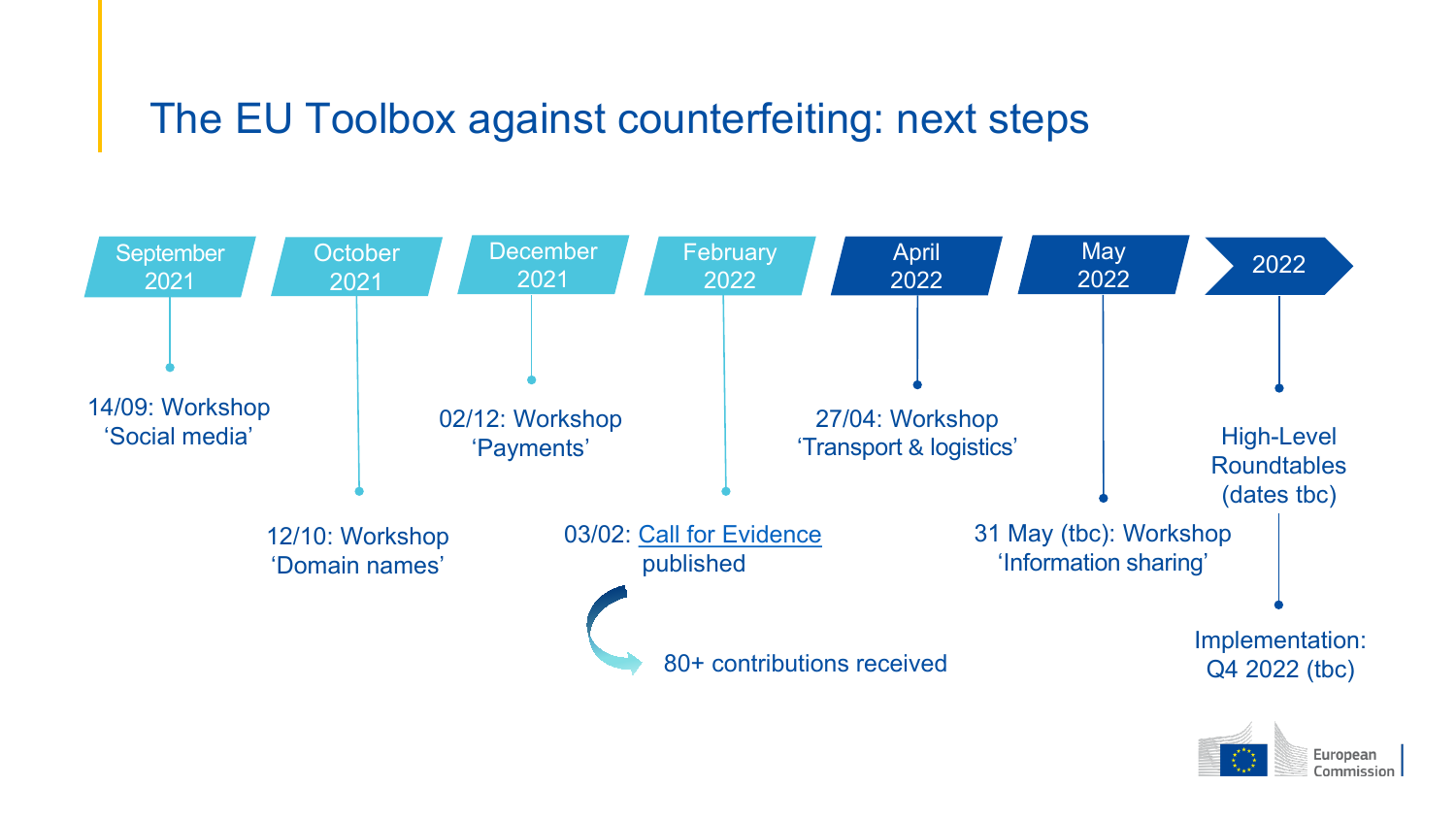#### The unitary patent system – including the Unified Patent Court

#### **Unified Patent Court**

- will allow for the **centralised litigation** of European patents with or without unitary effect, and related SPCs
- only for MSs that have ratified the UPC Agreement (17 initially)
- centralised litigation will **lower costs, admin. burden and legal uncertainty**
- user friendly geographically distributed implementation of the UPC



- Start of the provisional application period of the Unified Patent Court (UPC) Agreement
- Operational launch of the unitary patent system (including UPC) is being prepared

**system** expected late 2022 / early 2023

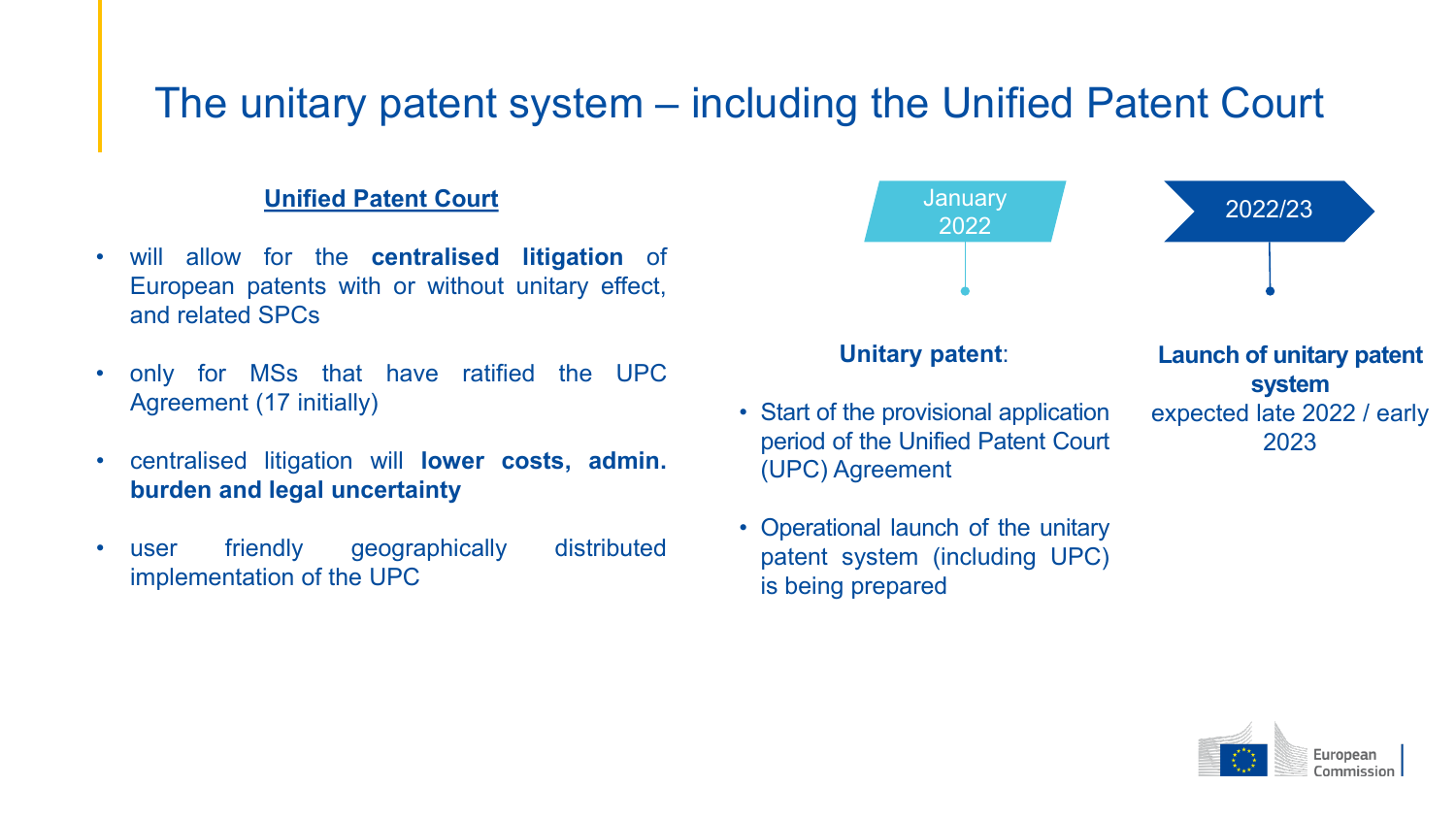#### The IP Action Plan - Ongoing legislative initiatives



#### **Better & balanced IP protection:**

- Regulation for Craft and Industrial geographical indication (GI GI) protection.
- Design reform
- Patent package:
- 1. Supplementary Protection Certificates (SPCs)
- 2. Standard Essential Patents (SEPs)
- 3. Compulsory licensing

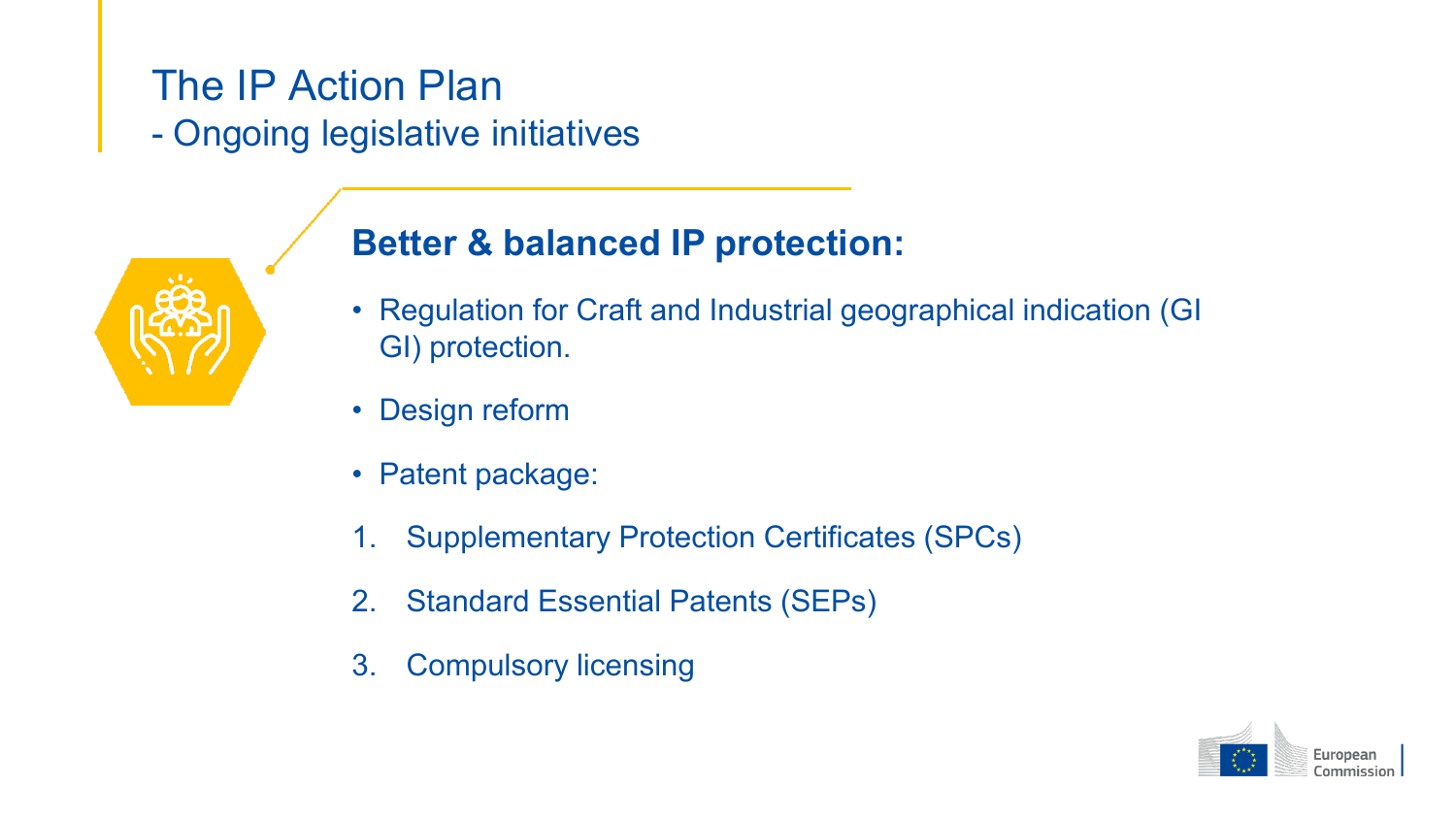#### Craft and industrial products (CI) GIs – quality through tradition

- Proposal for a Regulation **adopted on 13 April**
- **Main features**:
	- EU wide system for CI GIs
	- Protection of third countries' CI GIs in the EU
	- Two-stage registration procedure with EUIPO as EU authority in charge
- **Main benefits**:
	- Informed choices for consumers
	- Creating and retaining skills and jobs in EU regions
	- Enabling EU producers to fully exploit the Single market and enjoy international protection



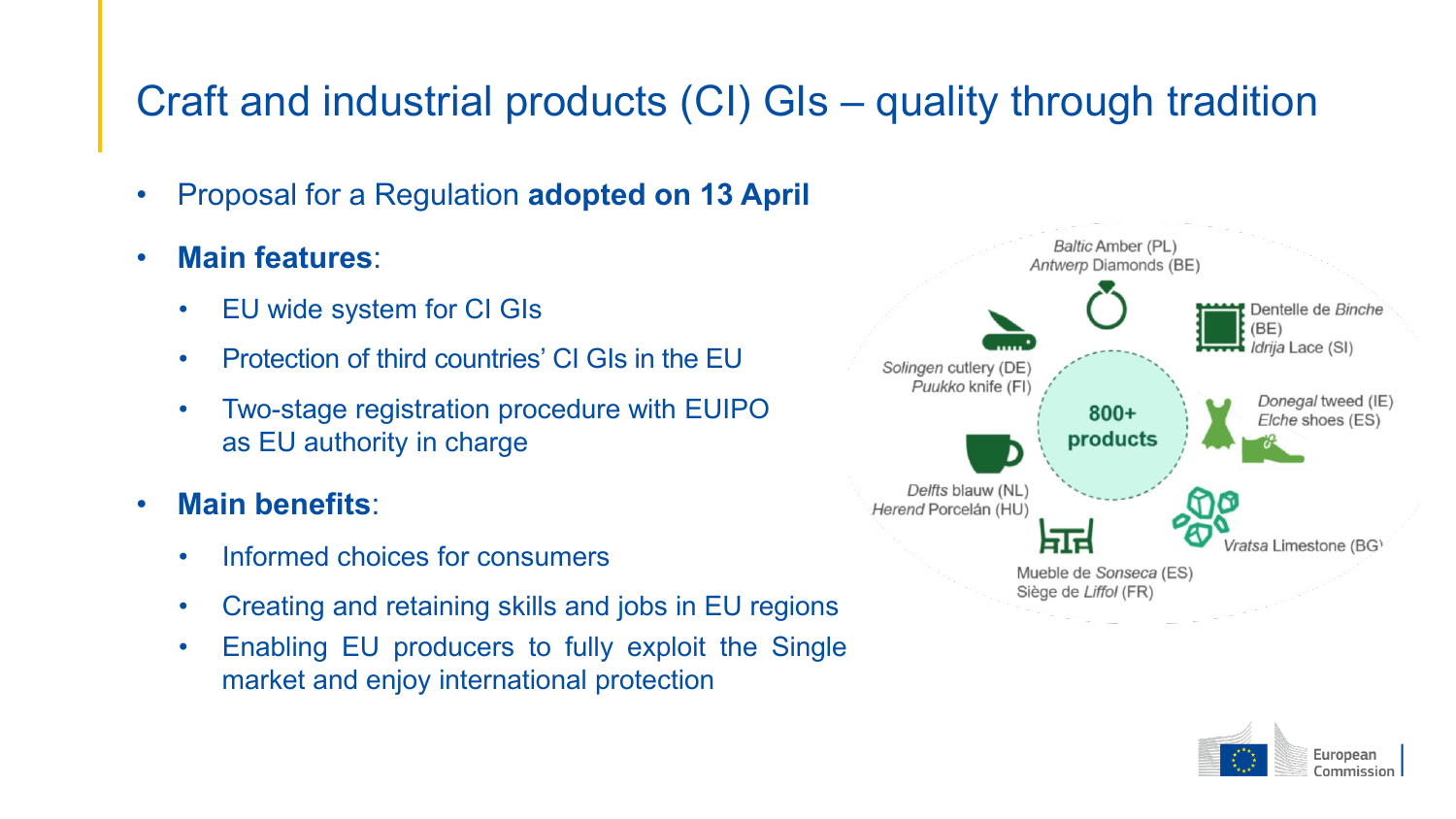#### Revision of design legislation

#### **Goals:**

- Bringing single market for spare parts closer to completion
- Making the Registered Community Design (RCD) system more accessible and efficient
- Approximation of parallel design systems (Community and national)

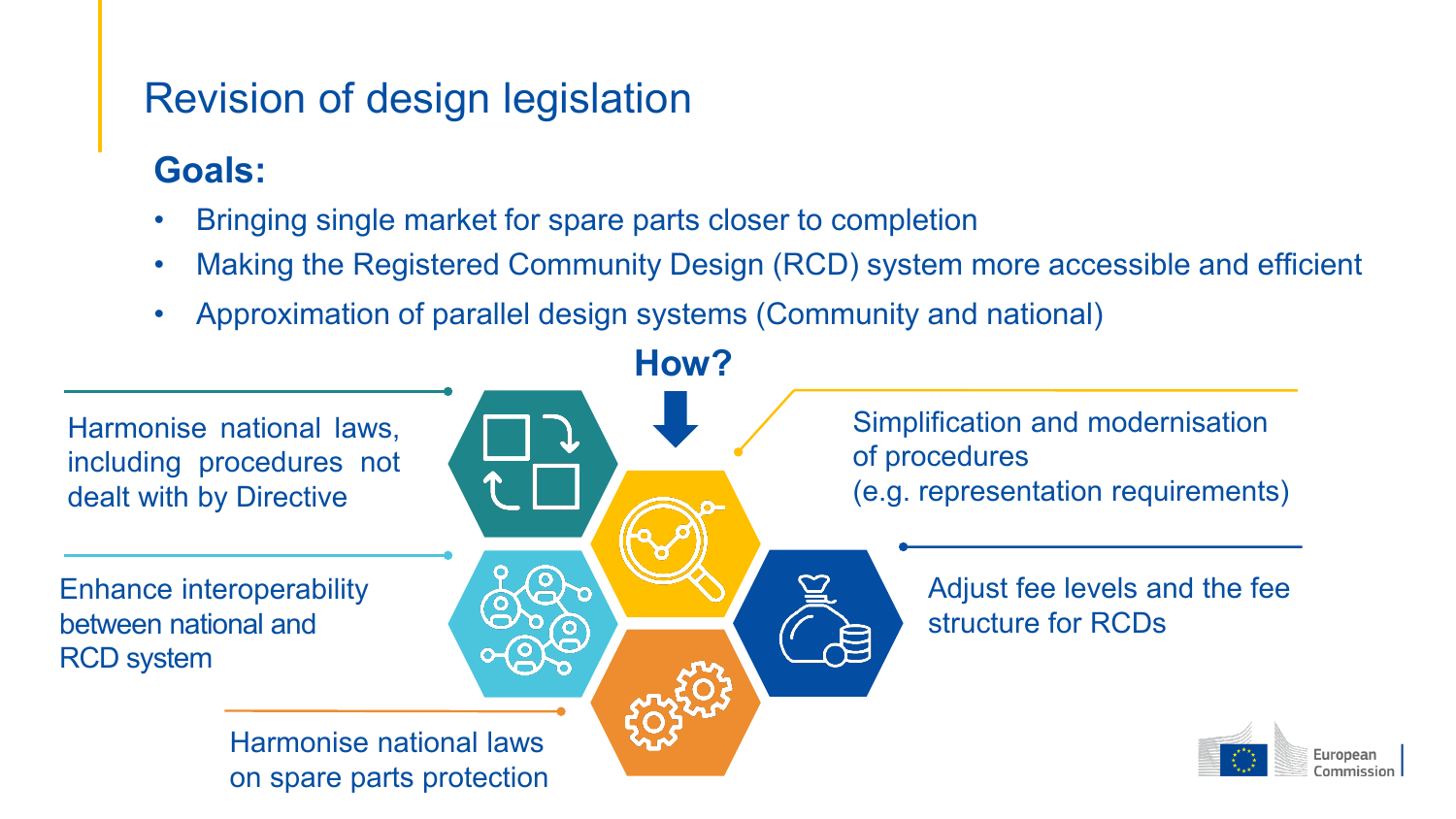#### Supplementary Protection Certificates (SPCs)

#### **Modernisation of EU framework of SPCs:**

- Call for Evidence published in March.
- Impact Assessment is being prepared, with two main options:
	- a **unitary SPC** that would effectively complement the unitary patent
	- a **'unified procedure'** for the granting of national SPCs

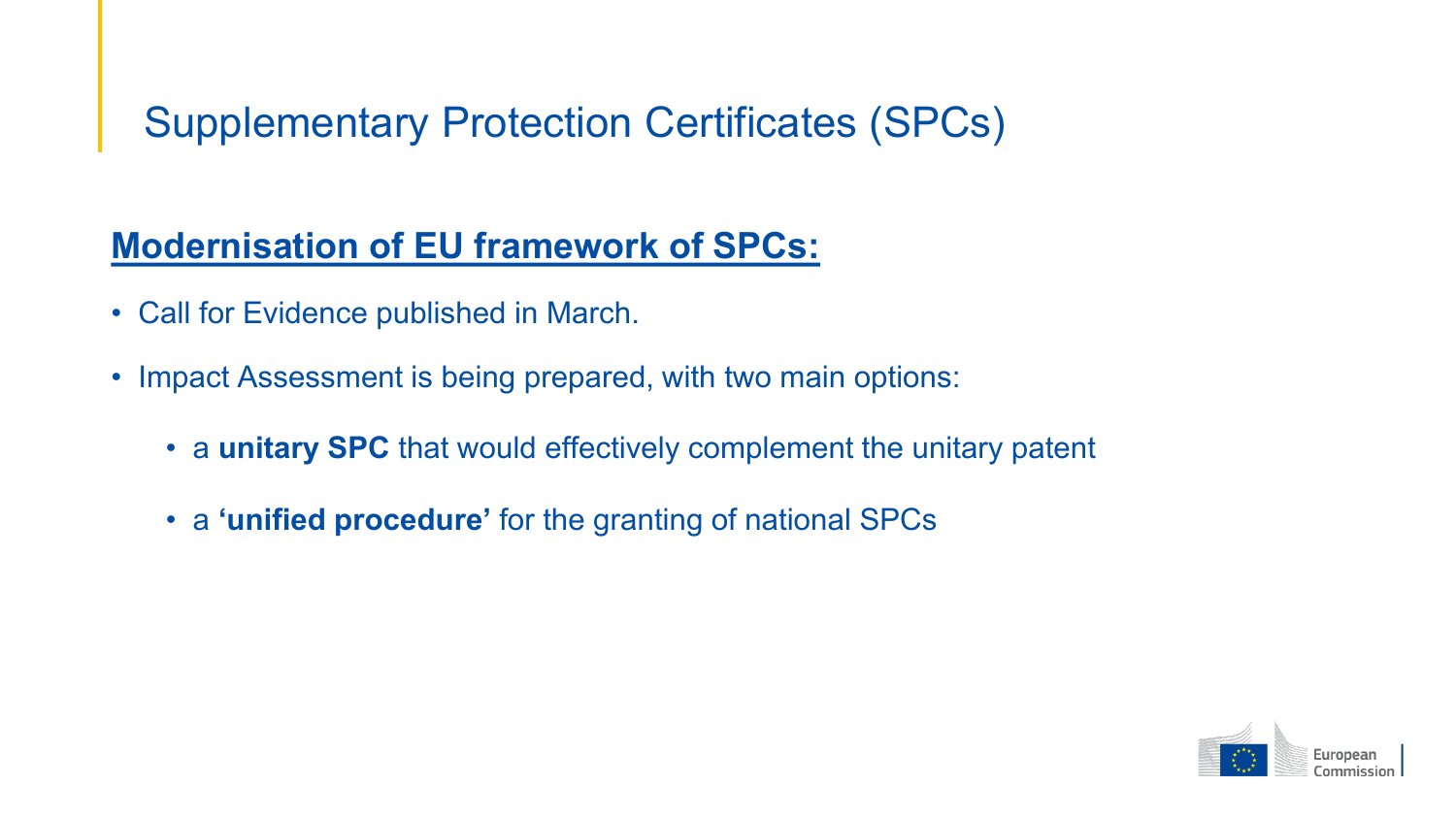#### Standard Essential Patents (SEPs)

#### **Creation of a fair and balanced licensing framework for SEPs to:**

- improve transparency
- provide some clarifications with regard to the licensing negotiations process
- enhance enforcement
- A Call for [evidence](https://ec.europa.eu/info/law/better-regulation/have-your-say/initiatives/13109-Intellectual-property-new-framework-for-standard-essential-patents_en) and a public [consultation](https://ec.europa.eu/info/law/better-regulation/have-your-say/initiatives/13109-Intellectual-property-new-framework-for-standard-essential-patents_en) are open for feedback **until 9 May 2022**

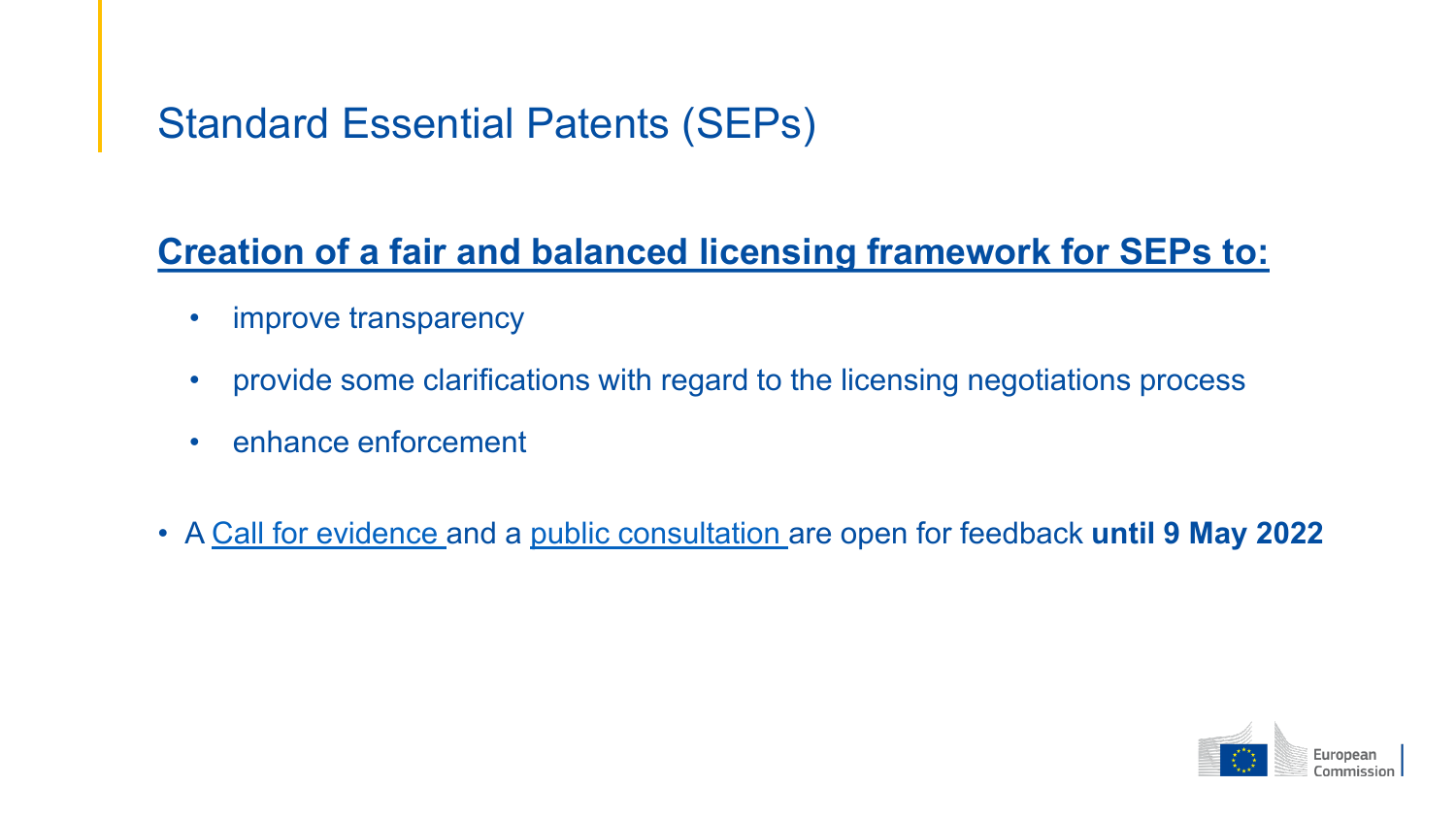#### Compulsory Licensing



#### **Access to IP in times of crisis**:

- Ensuring that **effective systems** for issuing compulsory licenses are in place, to be used as a means of **last resort**, when all other efforts to make IP available such as voluntary licensing have failed.
- Currently, legislation on compulsory licensing of patents is fragmented in the EU. EU countries regulate their own compulsory licensing schemes even though value chains operate across the EU. This can hinder EU's ability to respond to (EU-wide) crises.
- A Call for [evidence](https://ec.europa.eu/info/law/better-regulation/have-your-say/initiatives/13357-Intellectual-property-revised-framework-for-compulsory-licensing-of-patents_en) is open for feedback **until 29 April 2022**